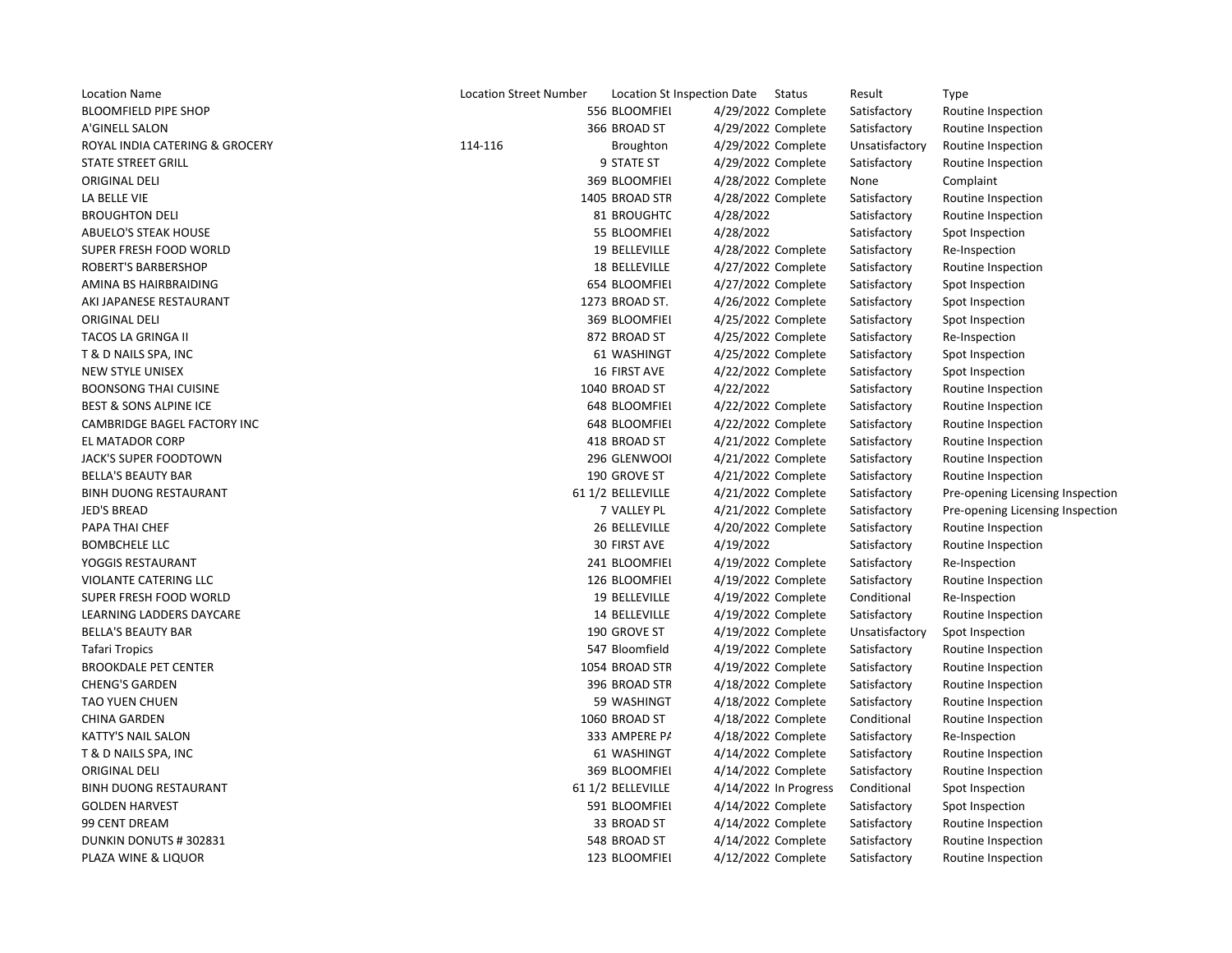| ANGELO'S                                |         | 303 BROAD ST       | 4/12/2022 Complete   | Satisfactory   | Re-Inspection                    |
|-----------------------------------------|---------|--------------------|----------------------|----------------|----------------------------------|
| F & B Caterers                          |         | 23 WILLET ST       | 4/12/2022 Complete   | Satisfactory   | Spot Inspection                  |
| SANDWICH ZONE LLC                       |         | 3 1ST AVE          | 4/11/2022 Complete   | Satisfactory   | Routine Inspection               |
| TACOS LA GRINGA II                      |         | 872 BROAD ST       | 4/11/2022 Complete   | Conditional    | Routine Inspection               |
| AKI JAPANESE RESTAURANT                 |         | 1273 BROAD ST.     | 4/11/2022            | Satisfactory   | Routine Inspection               |
| <b>PEARL NAILS</b>                      |         | 629 BLOOMFIEI      | 4/8/2022             | Satisfactory   | Routine Inspection               |
| <b>TAO YUEN CHUEN</b>                   |         | 59 WASHINGT        | 4/8/2022 Complete    | Conditional    | Re-Inspection                    |
| <b>TAO YUEN CHUEN</b>                   |         | 59 WASHINGT        | 4/7/2022 Complete    | Unsatisfactory | Routine Inspection               |
| <b>NEW CHINA</b>                        |         | 279 GLENWOOI       | 4/6/2022 Not Started | None           | Routine Inspection               |
| MOMOYA SUSHI ASIAN CUISINE LLC          |         | 390 BROAD ST       | 4/6/2022 Complete    | Satisfactory   | Routine Inspection               |
| THE COOKIE CONNECT                      |         | 405 WEST PASS      | 4/5/2022             | Satisfactory   | Routine Inspection               |
| <b>RITAS WATER ICE</b>                  |         | 1066 BROAD ST.     | 4/5/2022 Complete    | Satisfactory   | Routine Inspection               |
| FOUNDATIONS PREP SCHOOL (DAYCARE)       |         | 1350 BROAD ST      | 4/5/2022 Complete    | Satisfactory   | Routine Inspection               |
| SUPER FRESH FOOD WORLD                  |         | 19 BELLEVILLE      | 4/5/2022 Complete    | Conditional    | Routine Inspection               |
| R & L COFFEE SHOP & DELI                |         | 139 FRANKLIN !     | 4/5/2022 Complete    | Satisfactory   | Re-Inspection                    |
| SOUL HOUSE THE JUKE JOINT               |         | 7 FIRST AVE        | 4/5/2022 Complete    | Satisfactory   | Routine Inspection               |
| CHIPOTLE MEXICAN GRILL OF COLORADO, LLC |         | 240 BLOOMFIEI      | 4/4/2022 Complete    | Satisfactory   | Routine Inspection               |
| NEVADA DINER                            |         | 293 BROAD ST       | 4/4/2022 Complete    | Satisfactory   | Re-Inspection                    |
| <b>VALUE ZONE</b>                       |         | 575 BLOOMFIEI      | 4/4/2022 Complete    | Satisfactory   | Routine Inspection               |
| <b>KATTY'S NAIL SALON</b>               |         | 333 AMPERE P/      | 4/1/2022 Complete    | Conditional    | Re-Inspection                    |
| ADVANCED AUTO PARTS                     | 77-105  | <b>BLOOMFIEI</b>   | 4/1/2022 Complete    | Satisfactory   | Routine Inspection               |
| NY GYRO KING                            | 588 A   | <b>BLOOMFIEI</b>   | 4/1/2022 Complete    | Satisfactory   | Routine Inspection               |
| <b>CREATED BY LONNA LLC</b>             |         | 5 MONTGON          | 4/1/2022 Complete    | Satisfactory   | Routine Inspection               |
| SANDWICH ZONE LLC                       |         | 3 1ST AVE          | 3/31/2022 Complete   | Satisfactory   | Pre-opening Licensing Inspection |
| WINDING RIVER MEAT COMPANY              |         | 67 WASHINGT        | 3/31/2022 Complete   | Satisfactory   | Routine Inspection               |
| ORGANIC FOOD INCUBATOR                  | 38A     | <b>DAVEY STR</b>   | 3/31/2022 Complete   | Satisfactory   | Routine Inspection               |
| 99 CENT DREAM                           |         | 33 BROAD ST        | 3/31/2022 Complete   | None           | Complaint                        |
| <b>CURBSIDE SMOOTHIES</b>               |         | 313 GLENWOOI       | 3/31/2022 Complete   | Satisfactory   | Routine Inspection               |
| HANDSOME HEADS BARBERSHOP               |         | 417 BROAD STR      | 3/30/2022 Complete   | Satisfactory   | Routine Inspection               |
| <b>NEW STYLE UNISEX</b>                 |         | 16 FIRST AVE       | 3/30/2022 Complete   | Satisfactory   | Routine Inspection               |
| CAMILA'S SALON & SPA                    | 143-153 | <b>GROVE STR</b>   | 3/30/2022 Complete   | Satisfactory   | Routine Inspection               |
| <b>BLOOMFIELD ANIMAL SHELTER</b>        |         | <b>61 BUKOWSKI</b> | 3/29/2022 Complete   | Satisfactory   | Routine                          |
| ABUELO'S STEAK HOUSE                    |         | 55 BLOOMFIEI       | 3/29/2022            | Satisfactory   | Routine Inspection               |
| KIDDIE WORLD NURSERY                    | 149-151 | <b>GROVE ST</b>    | 3/29/2022 Complete   | Satisfactory   | Routine Inspection               |
| <b>KIDDIE WORLD</b>                     | 155-157 | <b>GROVE ST</b>    | 3/29/2022 Complete   | Satisfactory   | Routine Inspection               |
| <b>VILLAGE GOURMET</b>                  |         | 1290 BROAD STF     | 3/28/2022 Complete   | Satisfactory   | Routine Inspection               |
| <b>NEVADA DINER</b>                     |         | 293 BROAD ST       | 3/28/2022 Complete   | Conditional    | Re-Inspection                    |
| MC DONALD'S # 2677                      |         | 425 BROAD ST       | 3/25/2022 Complete   | Satisfactory   | Routine Inspection               |
| YOGGIS RESTAURANT                       |         | 241 BLOOMFIEI      | 3/25/2022 Complete   | Conditional    | Routine Inspection               |
| DJ & H NEWS STAND LLC                   |         | 137 LA FRANCE      | 3/23/2022 Complete   | Satisfactory   | Routine Inspection               |
| <b>GC HAIR SALON</b>                    |         | 12 BELLEVILLE      | 3/23/2022 Complete   | Satisfactory   | Routine Inspection               |
| <b>LEAP 2 LEARNING</b>                  |         | 36 BROUGHTC        | 3/23/2022 Complete   | Satisfactory   | Routine Inspection               |
| Sovella Hair Salon LLC                  |         | 71 East Passai     | 3/22/2022 Complete   | Satisfactory   | Routine Inspection               |
| R & L COFFEE SHOP & DELI                |         | 139 FRANKLIN !     | 3/22/2022 Complete   | Conditional    | Routine Inspection               |
| The Grooming Den                        |         | 29 Franklin St     | 3/22/2022 Complete   | Satisfactory   | Routine Inspection               |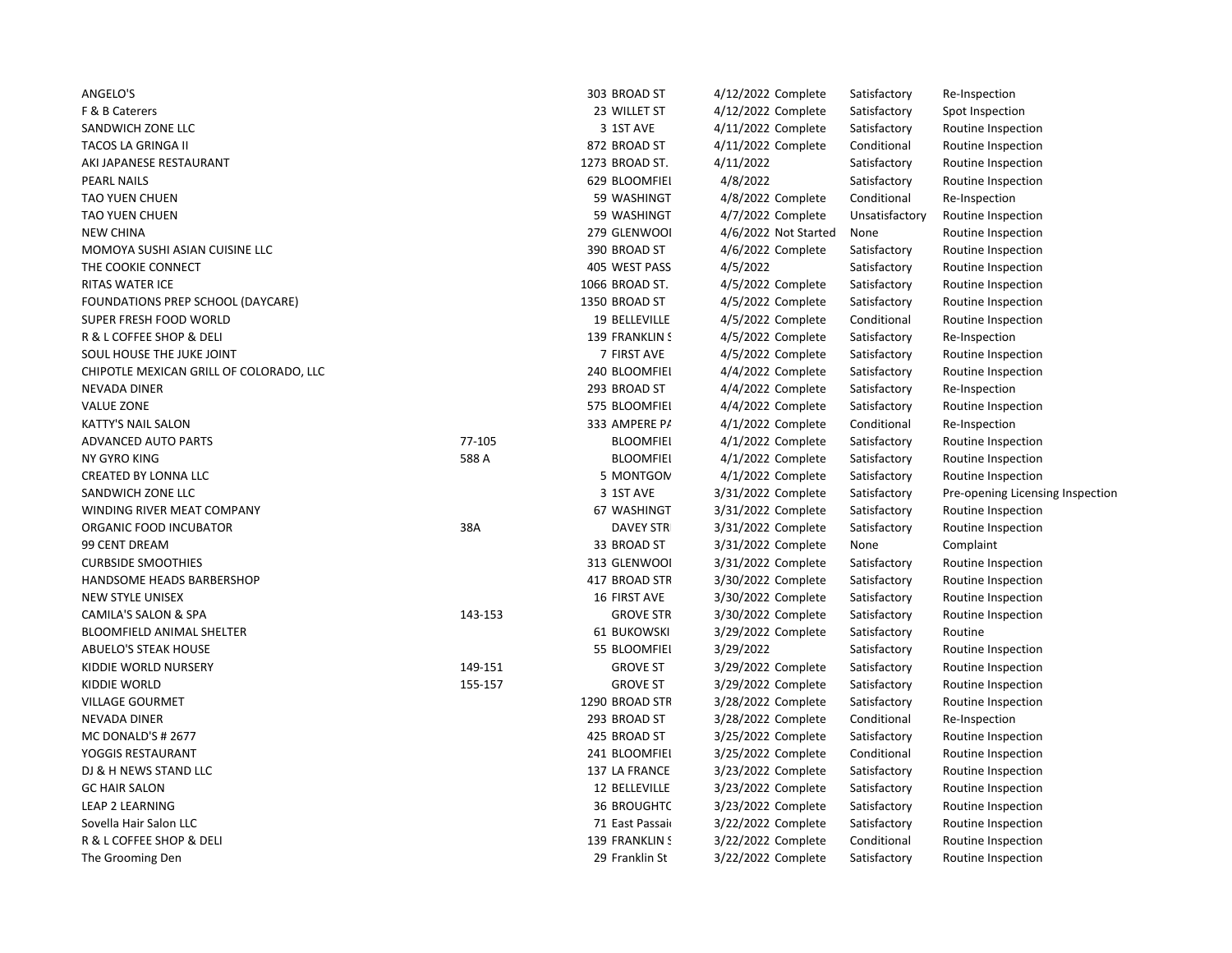| <b>CHOPSTICK HOUSE</b>                              |       | 2 BLOOMFIEI       | 3/21/2022 Complete     | Satisfactory | Routine Inspection               |
|-----------------------------------------------------|-------|-------------------|------------------------|--------------|----------------------------------|
| <b>Dollar Junction</b>                              |       | 9-Jan Broad Stree | 3/21/2022 Complete     | Satisfactory | Routine Inspection               |
| <b>BINH DUONG RESTAURANT</b>                        |       | 61 1/2 BELLEVILLE | 3/21/2022 In Progress  | Conditional  | Routine Inspection               |
| JXK INC. T/A LOOKING GLASS CHILDREN CTR             |       | 16 BELLEVUE /     | 3/18/2022 Complete     | Satisfactory | Routine Inspection               |
| CONCORDE SCHOOL OF HAIR DESIGN                      |       | 15 WARD ST        | 3/18/2022 Complete     | Satisfactory | Routine Inspection               |
| <b>XEN NAILS</b>                                    |       | 133 LA FRANCE     | 3/18/2022 Complete     | Satisfactory | Routine Inspection               |
| <b>NABILLERA NAILS</b>                              |       | 1049 BROAD ST     | 3/18/2022 Complete     | Satisfactory | Routine Inspection               |
| MR. EXQUISITO RESTAURANT                            |       | 338 BROAD STF     | 3/16/2022 Complete     | Satisfactory | Routine Inspection               |
| <b>IMPACT BEAUTY SALON</b>                          |       | 363 BLOOMFIEI     | 3/15/2022 Complete     | Satisfactory | Routine Inspection               |
| <b>KATTY'S NAIL SALON</b>                           |       | 333 AMPERE P/     | 3/15/2022 Complete     | Conditional  | Routine Inspection               |
| Danielle's Restaurant                               |       | 17 Franklin St.   | 3/15/2022 Complete     | Satisfactory | Routine Inspection               |
| <b>GEBA SUSHI</b>                                   |       | 296 GLENWOOI      | 3/15/2022 Complete     | Satisfactory | Routine Inspection               |
| Top Barber Shop                                     | 385 A | <b>BROAD STR</b>  | 3/15/2022 Complete     | Satisfactory | Routine Inspection               |
| <b>PINK NAILS</b>                                   |       | 5 JAMES ST.       | 3/14/2022 Complete     | Satisfactory | Routine Inspection               |
| PENNY DONUTS, LLC DBA DUNKIN DONUTS                 |       | 60 BELLEVILLE     | 3/14/2022 Complete     | Satisfactory | Routine Inspection               |
| EL MATADOR CORP                                     |       | 418 BROAD ST      | 3/14/2022 Complete     | Satisfactory | Pre-opening Licensing Inspection |
| Q'ENKO                                              |       | 68 WASHINGT       | 3/14/2022 Complete     | Satisfactory | Re-Inspection                    |
| ANGELA NAILS & SPA INC                              |       | 497 BLOOMFIEI     | 3/11/2022 Complete     | Satisfactory | Pre-opening Licensing Inspection |
| BLOOMFIELD NO 1 INC DBA ORIGINAL NUMBER 1 CHINESE   |       | 135 BLOOMFIEI     | 3/11/2022 Complete     | Satisfactory | Pre-opening Licensing Inspection |
| <b>BROOKSIDE GRILL &amp; BANQUETS LLC</b>           |       | 41 BROUGHTC       | 3/11/2022 Complete     | Satisfactory | Routine Inspection               |
| MY 1ST TIME CHILD CARE CENTER                       |       | 23 ORANGE ST      | 3/11/2022 Complete     | Satisfactory | Routine Inspection               |
| <b>BGR BURGER</b>                                   |       | 56 BROAD STR      | 3/10/2022 Complete     | Satisfactory | Complaint                        |
| <b>GOLDEN HARVEST</b>                               |       | 591 BLOOMFIEI     | 3/10/2022 Complete     | Satisfactory | Re-Inspection                    |
| <b>NEVADA DINER</b>                                 |       | 293 BROAD ST      | 3/10/2022 Complete     | Conditional  | Routine Inspection               |
| SEVEN ELEVEN #20496                                 |       | 544 BROAD ST      | 3/9/2022 Complete      | Satisfactory | Routine Inspection               |
| WALGREENS #1881                                     |       | 17 BELLEVILLE     | 3/9/2022 Complete      | Satisfactory | Routine Inspection               |
| MAN HING CHINESE RESTAURANT                         |       | 395 WEST PASS     | 3/8/2022 Complete      | Satisfactory | Routine Inspection               |
| PURE LOVE PIES                                      | 1044B | <b>BROAD STR</b>  | 3/8/2022               | Satisfactory | Re-Inspection                    |
| <b>SUGEY'S PLACE</b>                                |       | 410 BROAD ST      | 3/8/2022 In Progress   | Pending      | Routine Inspection               |
| <b>LOS GUEROS XIII</b>                              |       | 403 WEST PASS     | 3/8/2022 Complete      | Satisfactory | Routine Inspection               |
| LA SANTA BAR & GRILL                                |       | 412 BLOOMFIEI     | $3/8/2022$ In Progress | Satisfactory | Re-Inspection                    |
| MILESTONE ACADEMY                                   |       | 102 BROAD STF     | 3/7/2022 Complete      | Satisfactory | Routine Inspection               |
| MC DONALD'S # 2677                                  |       | 425 BROAD ST      | $3/6/2022$ In Progress | Satisfactory | Complaint                        |
| F & B Caterers                                      |       | 23 WILLET ST      | 3/4/2022 Complete      | Satisfactory | Routine Inspection               |
| <b>TATTOO GARAGE</b>                                |       | 169 BLOOMFIEI     | 3/4/2022 Complete      | Satisfactory | Routine Inspection               |
| <b>TATTOO GARAGE</b>                                |       | 169 BLOOMFIEI     | 3/4/2022 Complete      | Satisfactory | Routine Inspection               |
| <b>RUDY'S PASTRIES</b>                              |       | 23 WILLET STR     | 3/4/2022 Complete      | Satisfactory | Routine Inspection               |
| PRECIOUS MOMENTS CHILDCARE AND LEARNING CENTER, LLC |       | 217 BLOOMFIEI     | 3/3/2022 Complete      | Satisfactory | Re-Inspection                    |
| <b>4 SEASONS NAILS</b>                              |       | 584 BLOOMFIEI     | 3/3/2022 Complete      | Satisfactory | Routine Inspection               |
| The Grooming Den                                    |       | 29 Franklin St    | 3/3/2022 Complete      | Conditional  | Routine Inspection               |
| <b>TANGLES</b>                                      |       | 633 BLOOMFIEI     | 3/3/2022 Complete      | Satisfactory | Routine Inspection               |
| PINTUS QUICK STOP                                   |       | 67 FRANKLIN !     | 3/2/2022 Complete      | Satisfactory | Spot Inspection                  |
| 2 Bee Nailz                                         |       | 394 Broad St      | 3/1/2022 Complete      | Satisfactory | Routine Inspection               |
| <b>BLOOMFIELD BEST BAGEL</b>                        |       | 404 BROAD ST      | 3/1/2022 Complete      | Satisfactory | Re-Inspection                    |
| <b>CROWN FRIED CHICKEN</b>                          |       | 582 BLOOMFIEI     | 3/1/2022 Complete      | Satisfactory | Re-Inspection                    |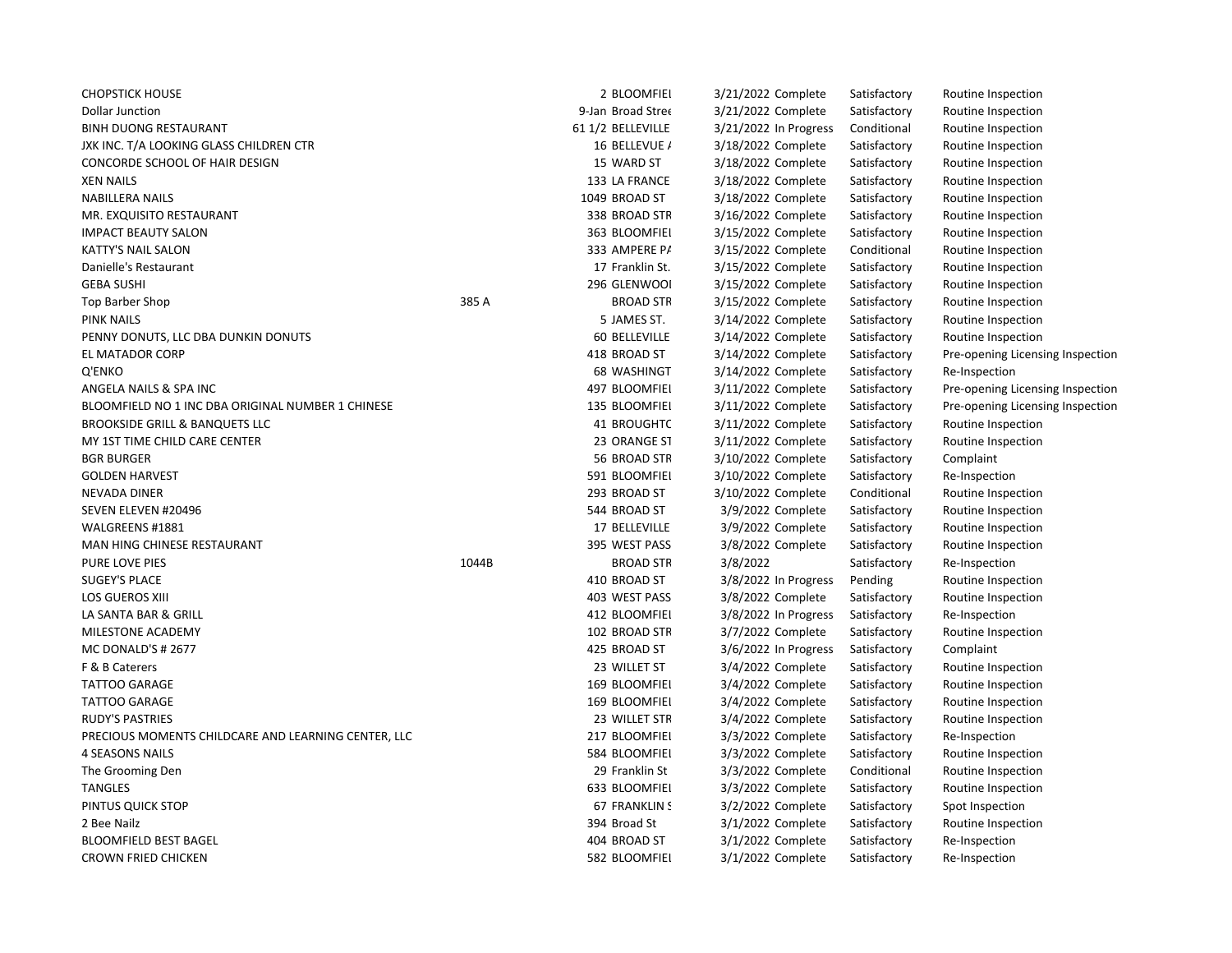| PHARM-D RX                                        |           | 312 GLENWOOI       | 3/1/2022 Complete       | Satisfactory   | Routine Inspection               |
|---------------------------------------------------|-----------|--------------------|-------------------------|----------------|----------------------------------|
| ROMBIOLO BAKERY & CAFE                            |           | 119 BROUGHTC       | 2/28/2022 Complete      | Satisfactory   | Pre-opening Licensing Inspection |
| Max's Fried Chicken                               | $631/2-6$ | <b>BELLEVILLE</b>  | 2/28/2022 Complete      | Satisfactory   | Re-Inspection                    |
| <b>EXECUTIVE BABY</b>                             |           | 270 BROAD ST       | 2/25/2022 Complete      | Satisfactory   | Routine Inspection               |
| <b>PURE LOVE PIES</b>                             | 1044B     | <b>BROAD STR</b>   | 2/25/2022               | Conditional    | Re-Inspection                    |
| <b>BROOKSIDE THAI RESTAURANT</b>                  |           | 380 BROAD ST       | 2/25/2022 Complete      | Satisfactory   | Routine Inspection               |
| St. Valentines Church Main Kitchen                |           | 125 North Sprir    | 2/24/2022 Complete      | Satisfactory   | Routine Inspection               |
| <b>KEVIN'S SUB CITY</b>                           |           | 561 BLOOMFIEI      | 2/24/2022 Complete      | Satisfactory   | Re-Inspection                    |
| <b>GOLDEN HARVEST</b>                             |           | 591 BLOOMFIEI      | $2/24/2022$ In Progress | Conditional    | Routine Inspection               |
| <b>BLOOMFIELD BEST BAGEL</b>                      |           | 404 BROAD ST       | 2/24/2022               | Conditional    | Scheduled Inspection             |
| <b>CAFE MOBAY</b>                                 |           | 1039 BROAD ST      | 2/24/2022 Complete      | Satisfactory   | Routine Inspection               |
| Chennel                                           |           | 22 Molter Pl       | 2/23/2022 Complete      | Satisfactory   | Routine Inspection               |
| <b>First Baptist Church</b>                       |           | 1 Washingtor       | 2/22/2022 Complete      | Satisfactory   | Routine Inspection               |
| <b>OBAL'S INN</b>                                 |           | 439 BROAD ST       | 2/22/2022 Complete      | Satisfactory   | Routine Inspection               |
| WALGREENS #19964                                  | 77-105    | <b>BLOOMFIEI</b>   | 2/22/2022 Complete      | Satisfactory   | Routine Inspection               |
| <b>CROWN FRIED CHICKEN</b>                        |           | 582 BLOOMFIEI      | 2/22/2022 Complete      | Conditional    | Routine Inspection               |
| PLAZA DINER                                       |           | 126 BLOOMFIEI      | 2/22/2022 Complete      | Satisfactory   | Routine Inspection               |
| <b>TAQUERIA LOS GUEROS</b>                        |           | 176 BLOOMFIEI      | 2/22/2022 Complete      | Satisfactory   | Routine Inspection               |
| <b>KENTUCKY FRIED CHICKEN</b>                     |           | 234 GLENWOOI       | 2/22/2022 Complete      | Satisfactory   | Routine Inspection               |
| ITALIA PIZZERIA & RESTAURANT                      |           | <b>48 WASHINGT</b> | 2/22/2022               | Satisfactory   | Complaint                        |
| AGORA (NISSIRIOS BAKERY LLC)                      |           | 1045 BROAD ST      | 2/18/2022 Complete      | Satisfactory   | Re-Inspection                    |
| <b>BEAUTY BUZZ HAIR SALON</b>                     |           | 1062 BROAD ST      | 2/17/2022 Complete      | Satisfactory   | Routine Inspection               |
| LA SANTA BAR & GRILL                              |           | 412 BLOOMFIEI      | 2/17/2022 In Progress   | Conditional    | Routine Inspection               |
| Elite Day Care LLC                                |           | 314 Broad Stree    | 2/17/2022 Complete      | Satisfactory   | Routine Inspection               |
| <b>BEN'S GRILL BBQ</b>                            |           | 10 CHESTER AT      | 2/16/2022 Complete      | Satisfactory   | Routine Inspection               |
| LENNY & JOHN'S SUBS                               |           | 161 BLOOMFIEI      | 2/16/2022 Complete      | Satisfactory   | Routine Inspection               |
| The Grooming Den                                  |           | 29 Franklin St     | 2/16/2022 Complete      | Conditional    | Routine Inspection               |
| <b>FRANKLIN SCHOOL</b>                            |           | 85 CURTIS ST       | 2/16/2022 Complete      | Satisfactory   | Routine                          |
| ANGELO'S                                          |           | 303 BROAD ST       | 2/15/2022 Complete      | Conditional    | Routine Inspection               |
| AMINA BS HAIRBRAIDING                             |           | 654 BLOOMFIEI      | 2/15/2022 In Progress   | Pending        | Re-Inspection                    |
| <b>TAQUERIA LOS GUEROS</b>                        |           | 176 BLOOMFIEI      | 2/15/2022 In Progress   | None           | Complaint                        |
| Q'ENKO                                            |           | 68 WASHINGT        | 2/15/2022 Complete      | Conditional    | Routine Inspection               |
| Gloria's                                          |           | 36 BROAD STF       | 2/15/2022 Complete      | Satisfactory   | Routine Inspection               |
| BLOSSOMING BEAUTY LLC, DBA BLOOM SALON AND SPA    |           | 37 BLOOMFIEI       | 2/14/2022 Complete      | Satisfactory   | Routine Inspection               |
| FIRST CLASS LEARNING AND DEVELOPMENTAL CENTER INC |           | 683 BLOOMFIEI      | 2/14/2022 Complete      | Satisfactory   | Routine Inspection               |
| AMINA BS HAIRBRAIDING                             |           | 654 BLOOMFIEI      | 2/14/2022 Complete      | Unsatisfactory | Routine Inspection               |
| <b>PURE LOVE PIES</b>                             | 1044B     | <b>BROAD STR</b>   | 2/11/2022 In Progress   | Conditional    | Re-Inspection                    |
| <b>PURE LOVE PIES</b>                             |           | 1042 BROAD STR     | 2/11/2022 Complete      | Satisfactory   | Re-Inspection                    |
| JC Salon Associates DBA: STUDIO J                 |           | 474 BROAD STF      | 2/11/2022 Complete      | Satisfactory   | Re-Inspection                    |
| PARK UNITED METHODIST CHURCH                      |           | 12 PARK ST         | 2/10/2022 Complete      | Satisfactory   | Routine                          |
| NEW LIGHT BAPTIST CHURCH Sheila Jackson-Street    |           | 91 DEWEY ST        | 2/10/2022 Complete      | Satisfactory   | Routine                          |
| <b>WATCHUNG PRESBY CHURCH</b>                     |           | 375 WATCHUN        | 2/10/2022 Complete      | Satisfactory   | Routine                          |
| THE WOODEN SPOON DBA BLUE STEEL PIZZA             |           | 285 GLENWOOL       | 2/10/2022 Complete      | Satisfactory   | Routine Inspection               |
| GALLAGHER WINE AND CHEESE BARN                    |           | 559 BLOOMFIEI      | 2/10/2022 Complete      | Satisfactory   | Routine Inspection               |
| Max's Fried Chicken                               | $631/2-6$ | <b>BELLEVILLE</b>  | 2/9/2022 Complete       | Conditional    | Routine Inspection               |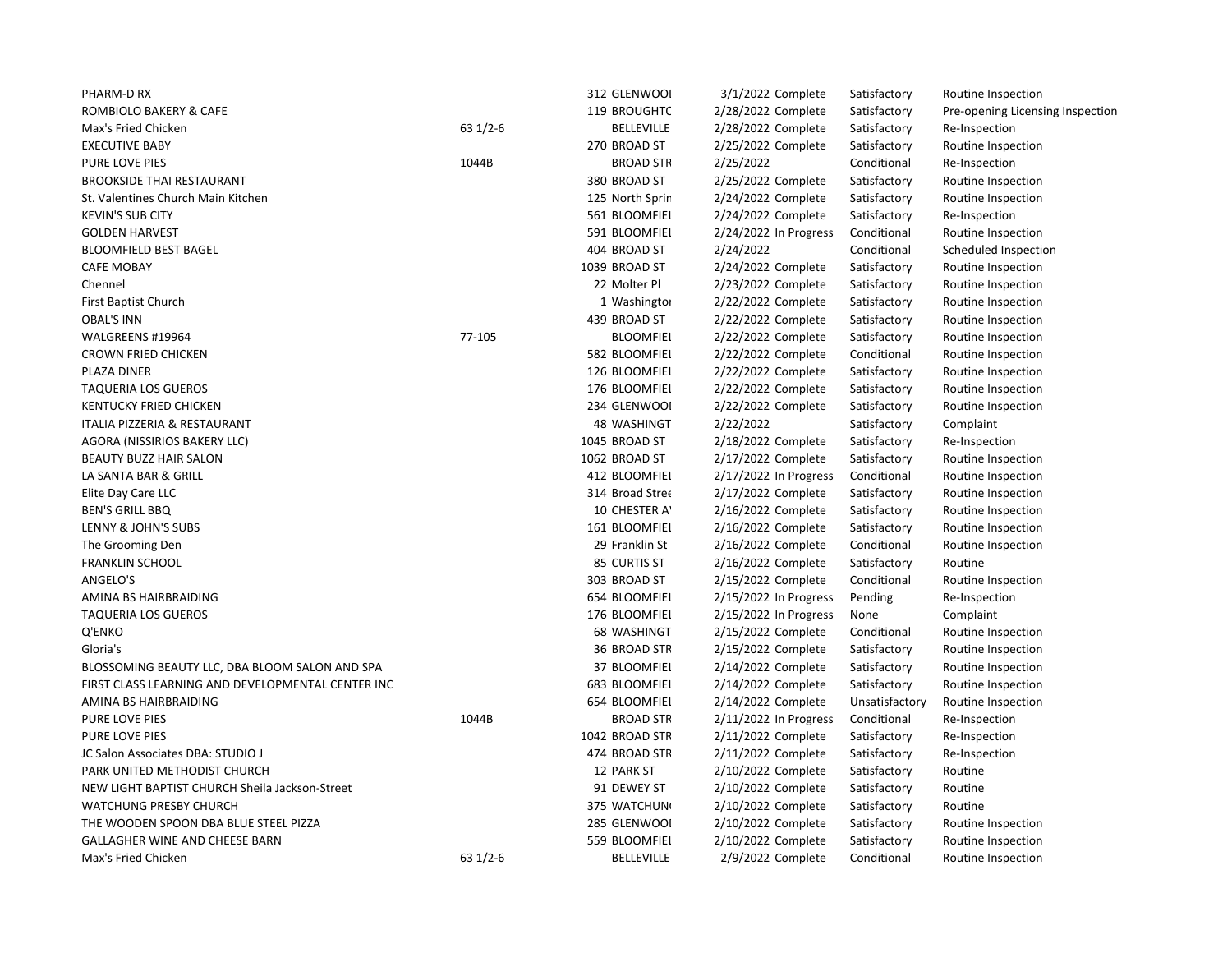| Salonfemi                                           |       | 1107 Broad Stree   | 2/9/2022 Complete       | Satisfactory   | Routine Inspection               |
|-----------------------------------------------------|-------|--------------------|-------------------------|----------------|----------------------------------|
| <b>CARTERET SCHOOL</b>                              |       | 158 GROVE ST       | 2/9/2022 In Progress    | Satisfactory   | Re-inspection                    |
| Gloria's                                            |       | 36 BROAD STR       | 2/8/2022 Complete       | Satisfactory   | Complaint                        |
| Rainbow Montessori Schools                          |       | 1293 Broad Stree   | 2/7/2022 Complete       | Satisfactory   | Routine Inspection               |
| <b>KEVIN'S SUB CITY</b>                             |       | 561 BLOOMFIEI      | 2/7/2022 Complete       | Conditional    | Routine Inspection               |
| ITALIA PIZZERIA & RESTAURANT                        |       | <b>48 WASHINGT</b> | 2/7/2022 In Progress    | Conditional    | Routine Inspection               |
| PRECIOUS MOMENTS CHILDCARE AND LEARNING CENTER, LLC |       | 217 BLOOMFIEI      | 2/7/2022 Complete       | Conditional    | Routine Inspection               |
| EL MATADOR 2 LLC                                    |       | 418 BROAD STF      | $2/7/2022$ In Progress  | None           | Spot Inspection                  |
| <b>IRON HORSE CAFE</b>                              |       | 25 WATSESSIN       | 2/4/2022 Complete       | Satisfactory   | Routine Inspection               |
| AGORA (NISSIRIOS BAKERY LLC)                        |       | 1045 BROAD ST      | 2/4/2022 Complete       | Conditional    | Routine Inspection               |
| 23 SKIDDOO CAFE LLC                                 | 31-33 | <b>CARTERET:</b>   | 2/3/2022 Complete       | Satisfactory   | Routine Inspection               |
| <b>BLOOMFIELD HEALTH FOOD CTR</b>                   |       | 425 BROAD ST       | 2/3/2022 Complete       | Satisfactory   | Routine Inspection               |
| <b>SUBWAY</b>                                       |       | 121 BLOOMFIEI      | 2/3/2022 Complete       | Satisfactory   | Routine Inspection               |
| <b>BLOOMFIELD BUY RITE</b>                          |       | 35 LACKAWAN        | 2/1/2022 Complete       | Satisfactory   | Routine Inspection               |
| DAGU LU INC DBA ORIGINAL NUMBER 1 CHINESE KITCHEN   |       | 111 BLOOMFIEI      | 2/1/2022 Complete       | Satisfactory   | Re-Inspection                    |
| PINTUS QUICK STOP                                   |       | 67 FRANKLIN !      | 2/1/2022 Complete       | Satisfactory   | Routine Inspection               |
| XL NETWORK INC DBA SO JUICY                         |       | 24 BROAD ST        | 1/31/2022 Complete      | Satisfactory   | Routine Inspection               |
| <b>GRAB CRAB CAJUN SEAFOOD</b>                      |       | 289 GLENWOOI       | 1/31/2022 Complete      | Conditional    | Routine Inspection               |
| NEXT GEN CHILDCARE LLC                              |       | 1041 BROAD STR     | 1/28/2022 Complete      | Satisfactory   | Routine Inspection               |
| APNA-PUNJAB INDIAN RESTAURANT                       |       | 619 BLOOMFIEI      | 1/28/2022 Complete      | Satisfactory   | Scheduled Inspection             |
| Q'ENKO                                              |       | 68 WASHINGT        | 1/28/2022 Complete      | Conditional    | Routine Inspection               |
| JEIDY LIZ NAIL SALON                                |       | 563 BLOOMFIEI      | 1/27/2022               |                | Pre-opening Licensing Inspection |
| JEIDY LIZ NAIL SALON                                |       | 563 BLOOMFIEI      | 1/27/2022 Complete      | Satisfactory   | Routine Inspection               |
| APNA-PUNJAB INDIAN RESTAURANT                       |       | 619 BLOOMFIEI      | 1/27/2022 Complete      | Unsatisfactory | Spot Inspection                  |
| <b>FRANKIE'S FINISH LINE</b>                        |       | 305 BROAD ST       | 1/26/2022 Complete      | Satisfactory   | Routine Inspection               |
| NEW ERA BARBER SHOP                                 |       | 162 BLOOMFIEI      | 1/26/2022 Complete      | Satisfactory   | Routine Inspection               |
| SWERDLOW'S                                          |       | 101 MONTGON        | 1/26/2022 Complete      | Satisfactory   | Routine Inspection               |
| <b>ROUGE NAILS</b>                                  | 61A   | <b>BELLEVILLE</b>  | 1/26/2022 Complete      | Satisfactory   | Routine Inspection               |
| A 1 MINI MART                                       |       | 5 WOOD STR         | 1/25/2022 Complete      | Satisfactory   | Routine Inspection               |
| <b>STUDIO J</b>                                     |       | 474 BROAD STF      | 1/25/2022 Complete      | Conditional    | Routine Inspection               |
| The Juice Press, LLC                                |       | 1409 Broad St      | 1/25/2022 Complete      | Satisfactory   | Routine Inspection               |
| ASUN STAR CONSULTING (ASSC)                         |       | 554 BLOOMFIEI      | 1/25/2022 Complete      | Satisfactory   | Routine Inspection               |
| REMAX HEALTH AND BEAUTY                             |       | 117 BLOOMFIEI      | 1/25/2022 Complete      | Satisfactory   | Routine Inspection               |
| AKI ASIAN HOUSE                                     |       | 70 WASHINGT        | 1/25/2022 Complete      | Satisfactory   | Re-Inspection                    |
| <b>FRIENDLY NEWS &amp; FOOD</b>                     |       | 128 MONTGON        | 1/24/2022 Complete      | Satisfactory   | Routine Inspection               |
| NEW WAY QUICK STOP                                  |       | 140 FRANKLIN !     | 1/24/2022 Complete      | Satisfactory   | Routine Inspection               |
| <b>CLASSY NAILS</b>                                 |       | 31 FRANKLIN !      | 1/24/2022 Complete      | Satisfactory   | Routine Inspection               |
| <b>GENCARELLI'S BAKERY</b>                          |       | 446 BROAD ST       | 1/24/2022 Complete      | Satisfactory   | Routine Inspection               |
| <b>BROOKSIDE THAI RESTAURANT</b>                    |       | 380 BROAD ST       | $1/21/2022$ In Progress | Conditional    | Spot Inspection                  |
| PARKVIEW BOARDING HOUSE                             |       | 15 CHURCH ST       | 1/20/2022 Complete      | Satisfactory   | Routine Inspection               |
| FIRST AVENUE LUNCHEONETTE                           |       | 22 FIRST AVE       | 1/20/2022 Complete      | Satisfactory   | Re-Inspection                    |
| PURE LOVE PIES                                      |       | 1042 BROAD STR     | 1/20/2022 Complete      | Conditional    | Routine Inspection               |
| PURE LOVE PIES                                      | 1044B | <b>BROAD STR</b>   | 1/20/2022 Complete      | Conditional    | Routine Inspection               |
| ABC ACADEMY LLC                                     |       | 42 BELLEVILLE      | 1/20/2022 Complete      | Satisfactory   | Routine Inspection               |
| <b>TOP HEALTH SPA</b>                               |       | 28 WASHINGT        | 1/20/2022 Complete      | Satisfactory   | Routine Inspection               |